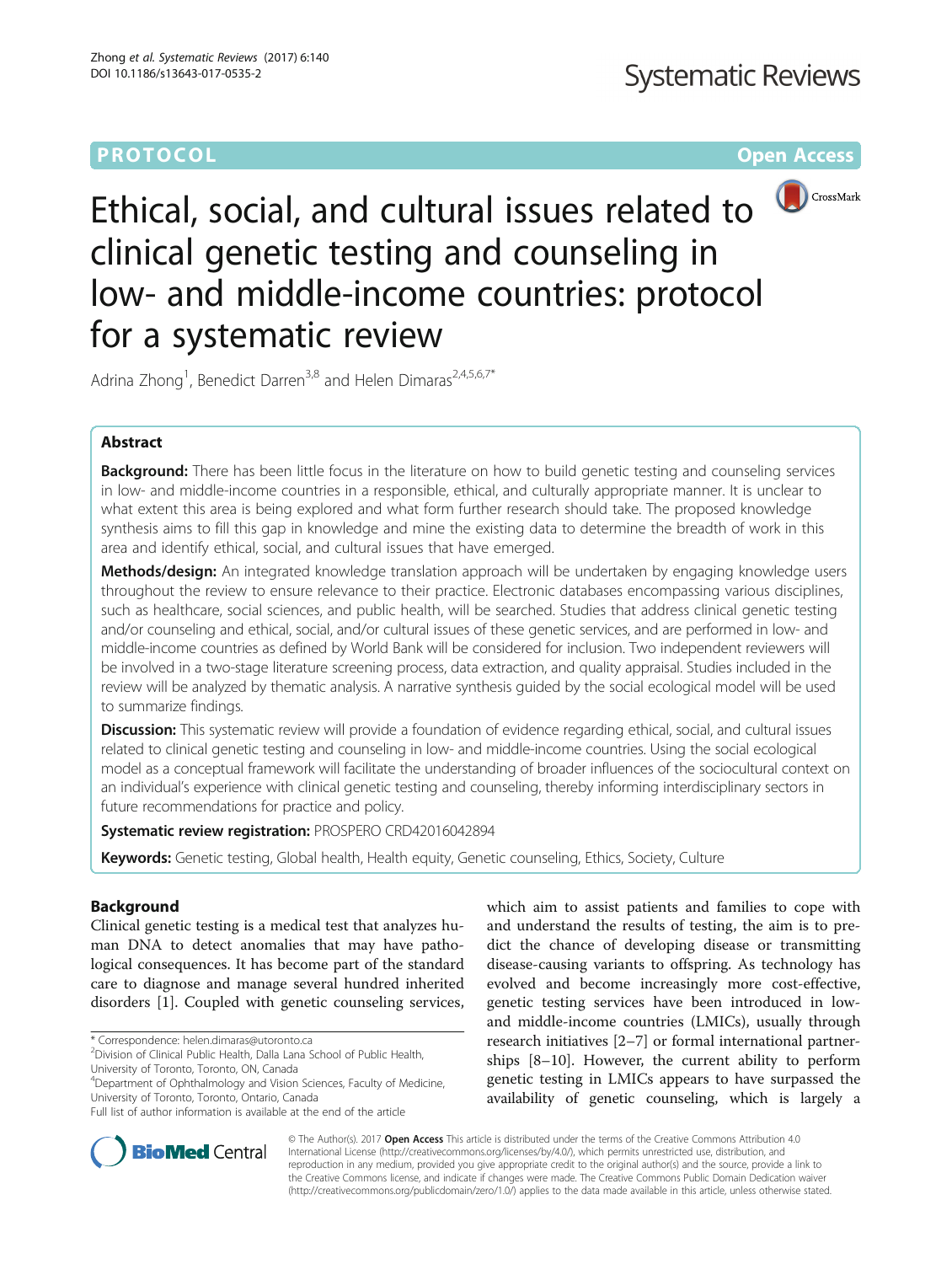Western concept and profession. Indeed, the number of genetic counselors available globally is far lower than the need for their services, meaning that physicians bear much of the counseling responsibility [\[11](#page-5-0)–[13](#page-5-0)]. In LMICs, where physicians have higher patient loads and often very limited training in medical genetics, it is challenging to effectively support patients and families with interpretation and coping with the diagnosis.

While there has been a push to bring genomic science from "lab to village" [\[14](#page-5-0)], there is little focus in the literature on how to build genetic testing and counseling services in LMICs in a responsible, ethical, and culturally appropriate manner. Much of the global health ethics discussion for genetics has centered on informed consent for genomic research on vulnerable populations [[15\]](#page-5-0) or the ethical use of data from genomic studies on ethnic diversity (culture, identity, and genes) [[16](#page-5-0)–[20](#page-5-0)]. Studies reporting on development of genetic diagnostic services in LMICs have largely commented on capacity building, technical success, and sustainability of the health service [[4, 5, 10, 21](#page-5-0)–[26](#page-5-0)]. The World Health Organization's Human Genetics (HGN) endorses ethical conduct concerning research, access, and affordability of genetic services and guides regulations governing genetic patents, databanks, and pharmacogenomics [[27](#page-5-0)]; however, little guidance exists on the ethics and social issues of implementation of genetic testing and counseling in LMICs.

Acknowledging the diversity of LMICs and their sociocultural contexts, introducing clinical genetic services can create uniquely complex issues that differ depending on local setting. Experts in the field are beginning to recognize the urgent need for a thoughtful and ethically sound approach to implementing genetic services in LMICs so that the unique needs of those patient populations are met [[28](#page-5-0), [29\]](#page-5-0), and several independent studies are beginning to bring ethical and sociocultural issues in genetics to the forefront [[30](#page-5-0)–[33](#page-6-0)]. However, it is unclear to what extent this area is being explored and what form further research should take. The proposed knowledge synthesis aims to fill this gap in knowledge and mine the existing data to determine the breadth of work done in this area and identify ethical, social, and cultural issues that have emerged to ultimately define areas of new investigation in this area.

To our knowledge, a systematic review on our proposed topic has not previously been performed. A preliminary search using MEDLINE reveals several studies on implementation of disease-specific genetic services and/or counseling for various genetic disorders (e.g., beta thalassemia [\[34\]](#page-6-0), sickle cell anemia [\[10, 23](#page-5-0), [30,](#page-5-0) [35](#page-6-0)–[38](#page-6-0)], retinoblastoma [\[3, 4](#page-5-0), [6](#page-5-0)], Huntington's disease [[22](#page-5-0)], muscular dystrophy [[39](#page-6-0)], deafness [\[40](#page-6-0)]) as well as reports on national genetic screening programs [[17](#page-5-0), [21\]](#page-5-0). The National Institutes of Health supports researchers studying the ethical, legal, and societal implications of genomic research in sub-Saharan Africa [[41](#page-6-0)], but there is no equivalent push for similar research regarding the implementation of clinical genetic testing services, despite the fact that existing medical genetic services established in North America and Europe are being exported to LMICs. Although some genetic services have had long-standing and successful implementation in LMICs, such as national screening programs for sickle cell anemia, the range of clinical genetic services offer a variety of challenges to implementation. The diversity in genetic services and local sociocultural contexts lead to complex ethical, social, and cultural issues, which may not apply to all genetic services nor all LMICs.

Our proposed systematic review is topical and very timely, given the increasing trend to bring forefront science to healthcare in the so-called developing world, and is essential to define the extent of knowledge in the field and identify knowledge gaps and new research directions to the needs of this unique patient population which are beginning to be adequately addressed.

### Methods/design

### Protocol and registration

This protocol adheres to the Preferred Reporting Items for Systematic Review and Meta-Analysis Protocols (PRISMA-P) 2015 statement [\[42](#page-6-0)] (Additional file [1](#page-4-0)). The final review will be reported according to the PRISMA guidelines [\[43](#page-6-0)]. This protocol is registered with the PROSPERO International Prospective Register of Systematic Reviews [\[44\]](#page-6-0) (registration number CRD42016042894).

### **Objective**

This knowledge synthesis will use a systematic review with narrative synthesis to answer the following research question: what are the ethical, social, and cultural issues related to clinical genetic testing and counseling in LMICs? Specifically, this study will aim to (1) determine the extent, range, nature, and outcomes of research; (2) identify gaps in the existing literature; and (3) identify key research priorities surrounding the ethical, social, and cultural issues related to the implementation of clinical and medical genetic services in LMICs.

### Engagement of knowledge users

An "integrated knowledge translation" approach will be used by engaging with stakeholders (end users) throughout the research process [[45](#page-6-0)]. An end-user committee will be formed by representatives from a variety of knowledge user groups, including clinicians, former patients with lived experience, and family support advocates from around the world. Partnering with this committee will ensure our systematic review responds to the information needs of knowledge users in that the topic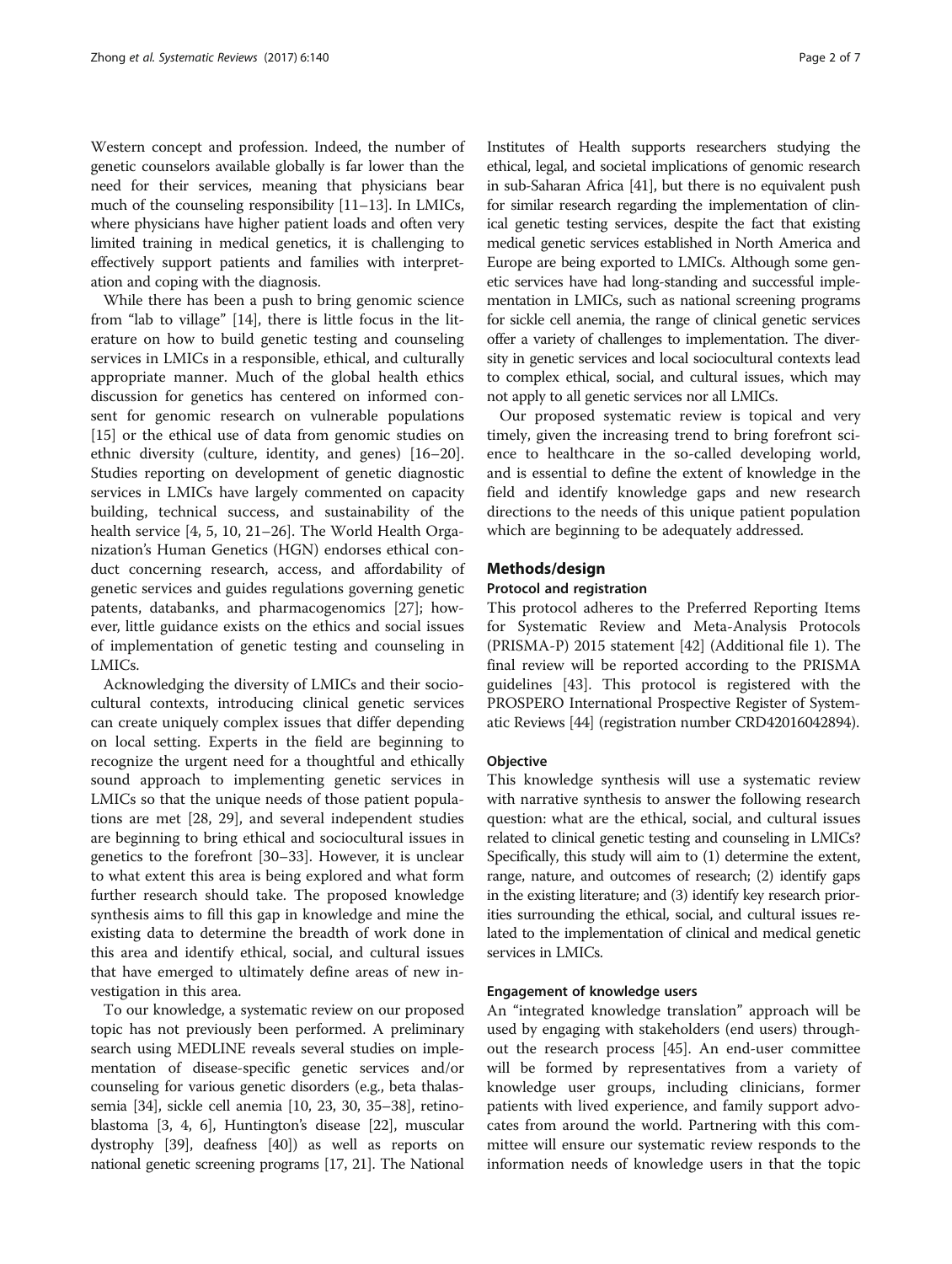is relevant and our findings are tailored to facilitate knowledge translation for future policy and practice. End users hold positions on organizations dedicated to improving care for genetic disorders in LMICs (e.g., Kenya National Retinoblastoma Strategy group; World Eye Cancer Hope), with experience transforming evidence into action at institutional and national levels. The end-user committee will meet three times over the course of the systematic review to (1) discuss proposed protocol, search strategies, and selection criteria; (2) review data collected and discuss data analysis approach; and (3) review synthesized results and extrapolate recommendations for future policy and practice.

### Search strategy

The search strategy will be developed with the assistance of an information scientist. The following major databases will be searched: MEDLINE, Embase, Web of Science, PsycINFO, CINAHL, and LILACS. Additionally, the following specialist registers will be searched: CCRCT, CDSR, DARE, BiblioMap, and HealthPromis. These databases have been selected to include a variety of disciplines, such as healthcare, social sciences, psychology, and public health. A sensitive database search strategy will be developed for MEDLINE using controlled vocabulary (MeSH) and free-text terms to combine the concepts of "genetic testing and/or counseling" and "LMICs." The concept of "ethical, social, and cultural factors" will be omitted from our search strategy to ensure that there are no missed papers, as this third concept is quite vast. Methodological filters for study type will not be included since these tend to decrease the sensitivity of database searches. A sample MEDLINE search strategy is included in Additional file [2.](#page-4-0)

To supplement database searches, additional peerreviewed published studies will be identified through hand-searching topical journals, bibliographies of relevant primary and review articles, and relevant studies recommended by the end-user committee, as well as additional experts in genetic services. All citations retrieved by these supplementary methods will be compiled into EPPI-Reviewer and screened for appropriateness against the inclusion and exclusion criteria.

### Selection criteria

This review will address the scope of the literature on the inclusion of the following three conceptual components: (1) clinical genetic testing or genetic counseling services (where genetic counseling refers to both formal genetic counseling as well as other forms of communication from healthcare professional to patient regarding heritability and/or genetics of a disorder); (2) studies on populations in LMICs as defined by the World Bank [[46\]](#page-6-0); and (3) ethical, social, and/or cultural factors which influence the implementation of genetic testing and/or counseling (e.g., socioeconomic status, level of education, religion, culture, attitudes, ethical considerations). All primary research studies presenting the above criteria in quantitative or qualitative data and secondary research studies designed as a discussion, personal narrative, or review paper will be included.

Studies performed in high-income countries (and/or states/territories, as in the case of Hong Kong and Taiwan), as defined by the World Bank [\[47](#page-6-0), [48\]](#page-6-0), will be excluded. Studies focused solely on the technological aspect of genetic testing (e.g., development and/or application of a novel technique), and studies related to basic genomic research (e.g., those looking at migration, ethnicity, or genomics of populations), will also be excluded. We will exclude studies in languages other than English for practical reasons. Studies published before 1990 will be excluded to limit findings to more recent publications.

#### Study selection

#### Initial screening

Results of the searches from different search strategies will be managed on EPPI-Reviewer 4 software for managing and analyzing data in research synthesis (Evidence for Policy and Practice Information and Coordinating Centre, UK). This software will import references from database searches and discard any duplicates.

In EPPI-Reviewer, the inclusion/exclusion criteria will be used to create a set of codes (i.e., coding tool) that can be applied to each study. This coding tool will be initially applied to titles and abstracts of retrieved studies, and studies that meet the inclusion criteria will proceed to the second screening stage. Each article will be reviewed by two independent reviewers, and a third will settle discrepancies.

### Second screening

For studies that pass initial screening, full-text articles will be retrieved and uploaded in EPPI-Reviewer. Study authors will be contacted if articles are not easily accessible; if we are unable to retrieve an article, then it will be excluded. Using the coding tool, the inclusion/exclusion criteria will be applied to full-text articles by two independent reviewers and a third will settle discrepancies.

### Data extraction

A data extraction form will be developed using Microsoft Excel spreadsheet (Microsoft Corp., Redmond, WA, USA) to pull information of interest from the included full-text articles. The form will be pilot-tested on a randomly selected subset of included articles and modified as necessary before proceeding with the remaining articles. Data extraction of all included articles will be performed by the lead reviewer. To reduce bias and mistakes during data extraction, a second reviewer will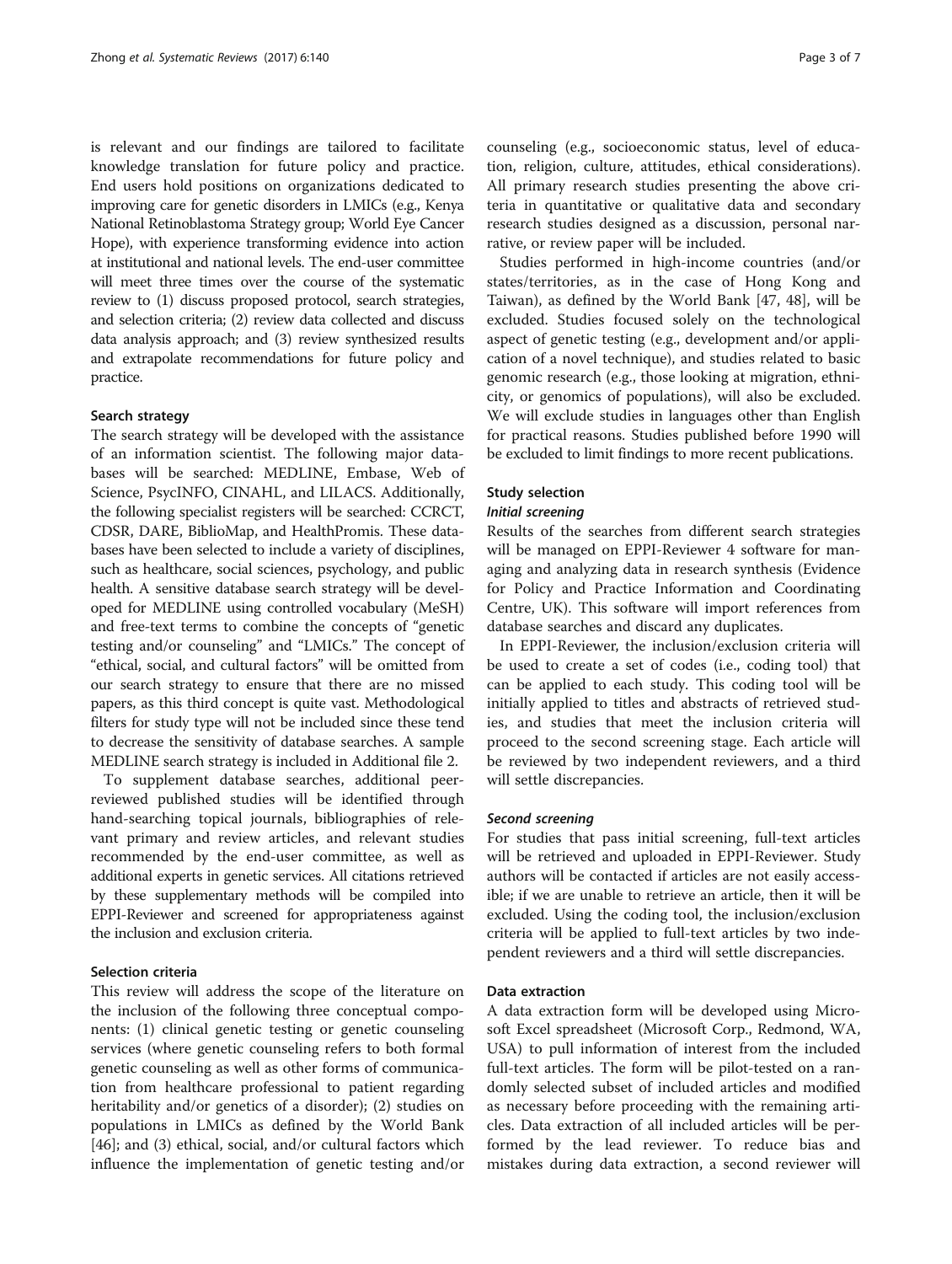independently extract 10% of articles to check for consistency and accuracy of the data collected [[49\]](#page-6-0). A third reviewer will settle any discrepancies.

The data extraction form will collect information on bibliographic details (country, setting, year of publication, funding sources); study design and methods; participant characteristics (inclusion and exclusion criteria, age range, gender); intervention details; results; and outcomes of interest (ethical, social, and cultural factors related to genetic testing or counseling).

### Quality assessment

Quality appraisal will be performed using the "QUALSYST" quality assessment tool developed by the Alberta Heritage Foundation for Medical Research [\[50\]](#page-6-0). This tool contains 14 items for quantitative studies and 10 items for qualitative studies that are scored depending on the degree to which each criteria was met (2 points for "yes," 1 point for "partial," and 0 points for "no"). Criteria items not applicable for a given study are noted and excluded from calculation of the summary score. Quality appraisal will be undertaken by the lead reviewer, and a second reviewer will independently appraise 10% of the included studies to confirm consistency of appraisal ratings [\[49\]](#page-6-0). A third reviewer will settle any discrepancies. Quality scores will not be used to exclude studies but to identify the overall quality of the included studies and their strengths/weaknesses.

### Data synthesis

It is anticipated that the study criteria and selection procedure will capture a great diversity of research methods in the included articles. Therefore, a narrative synthesis is an appropriate way to report the findings, as this approach is suitable for both quantitative and qualitative studies, and the purpose is to summarize and explain the findings using primarily text [[51](#page-6-0)]. Using a narrative synthesis will capture a multidisciplinary and methodologically diverse group of research in the topic area of ethical, social, and cultural issues related to genetic services in LMICs.

The Economic and Social Research Council has established guidelines and a general framework to reporting a narrative synthesis that consists of four elements [\[51\]](#page-6-0): (1) development of a theory of why and how an intervention works, (2) preliminary synthesis of findings, (3) exploration of relationships within and between studies, and (4) assessment of the robustness of the synthesis.

Element 1: development of a theory Since this systematic review will not exclusively synthesize intervention studies, the development of a theory is not applicable.

Element 2: preliminary synthesis of findings The extracted data will be input verbatim into NVivo-11 (QSR

International), a software which facilitates qualitative analysis of textual data. We will employ an inductive ("bottom up"), realist analysis to generate descriptive codes and apply them to meaningful data points. This preliminary description of findings will be subject to a further thematic analysis, identifying common patterns and issues among all included studies [\[52\]](#page-6-0).

Element 3: exploring relationships within and between studies To explore relationships across all studies, themes that emerge from the preliminary synthesis will be mapped onto the social ecological model, a conceptual framework that is often used to describe possible etiology of health issues and set the groundwork for future interventions [\[53\]](#page-6-0). The social ecological model is based on ecological systems theory and proposes that individual health outcomes are influenced by interactions with larger environmental, social, and cultural context [[53](#page-6-0)]. In this narrative synthesis, the social ecological model will frame identified ethical, social, and cultural issues related to genetic services in LMICs on concentric levels of influence including individual, interpersonal, organizational/institutional, community, and public policy [\[53](#page-6-0), [54\]](#page-6-0) (Fig. [1\)](#page-4-0). This model will facilitate the analysis of intra-level and inter-level relationships of these issues. Additionally, this model will highlight where the evidence lies currently and identify gaps for future research.

Element 4: assessment of robustness of synthesis A quality appraisal will be performed on all included studies, and an overall assessment of the strength of the evidence will be determined. An accompanying description addressing the robustness of the evidence in the narrative synthesis will be provided. The strength of the evidence is pertinent to drawing future recommendations for policy/practice of genetic services in LMICs.

### **Discussion**

#### Strengths and limitations

A knowledge synthesis of ethical, social, and cultural issues pertaining to genetic testing and counseling in LMICs is needed to build understanding of the factors that are relevant in implementing genetic services. This synthesized evidence is pertinent to stakeholders in developing appropriate genetic services in LMICs. In addition, the evidence of these ethical, social, and cultural factors are not exclusively relevant to LMICs; human experiences of genetic services may be universal and issues identified in this review may also pertain to high-income countries, where clinical genetic services have become the standard care.

A strength in this narrative synthesis is the systematic and transparent approach throughout the research process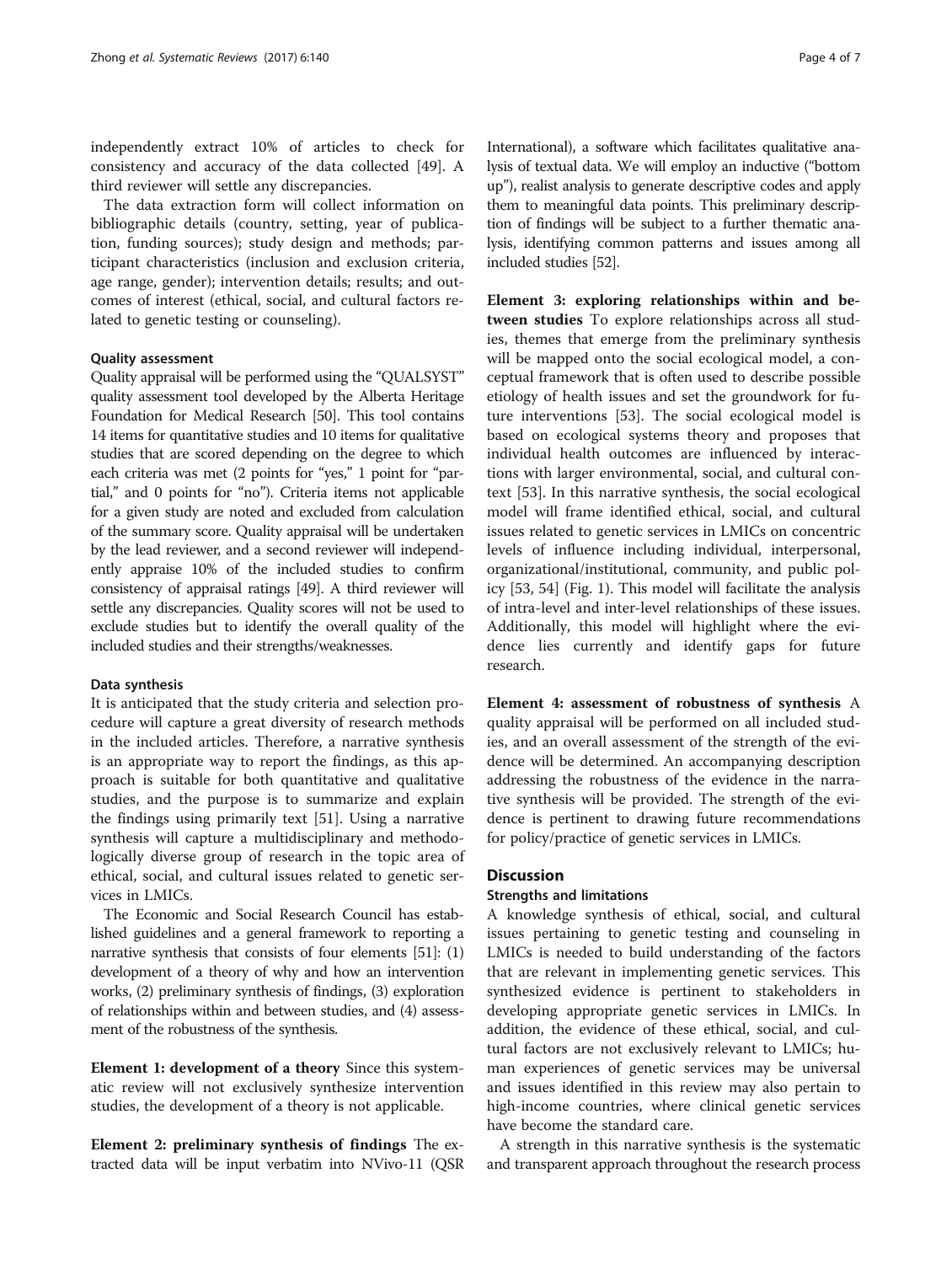<span id="page-4-0"></span>

by using validated methods and guidelines. Engagement of knowledge users at multiple stages of the study ensures that their input and lived experiences guide the direction of research, such that the end product will be useful to their practice. The involvement of two reviewers during study screening, data extraction, and quality appraisal will ensure reliability of conclusions. Moreover, the heterogeneous nature of the methodological approaches in this narrative synthesis captures a large variety of ethical, social, and cultural factors in order to paint a holistic image of the genetic testing or counseling experience in LMICs.

A narrative synthesis guided by the Social Ecological Model facilitates acknowledgement and understanding of ethical, social, and cultural factors in genetics in a systemic and interactive manner. All levels of influence of the Social Ecological Model must be considered when developing appropriate genetic services, and this narrative synthesis provides the evidence based to further research and development of policy and practice recommendations.

A limitation of this review is the exclusion of non-English literature, due to practical reasons. By limiting the narrative synthesis to English studies only, it excludes the additional useful insights that are present in local languages in LMICs. Similarly, there could be useful insights in gray literature in LMICs. Ultimately, this review is an important first step to build evidence for knowledge users within multiple sectors and stimulate interdisciplinary discussion with the overall aim of developing evidence-based, ethical, and culturally sensitive clinical genetic services in LMICs.

### Dissemination

The review team plans to engage the broader medical genetics community to disseminate study results and initiate knowledge exchange. Dissemination among the scientific community will be achieved through publication in a peer-reviewed journal and presentation at international scientific conferences about genetics and global health. The synthesized findings of this systematic review will be shared with and evaluated and implemented by the end-user committee. They will disseminate the results to their client base, practice, academic partners, and/or organization audience and facilitate translation to relevant decision-makers.

### Additional files

[Additional file 1:](dx.doi.org/10.1186/s13643-017-0535-2) PRISMA-P checklist. Items addressed in a systematic review protocol. (DOC 83 kb)

[Additional file 2:](dx.doi.org/10.1186/s13643-017-0535-2) Search strategy. Sample MEDLINE search strategy. Sample search strategy for MEDLINE. (DOCX 135 kb)

#### Abbreviation

LMICs: Low- and middle-income countries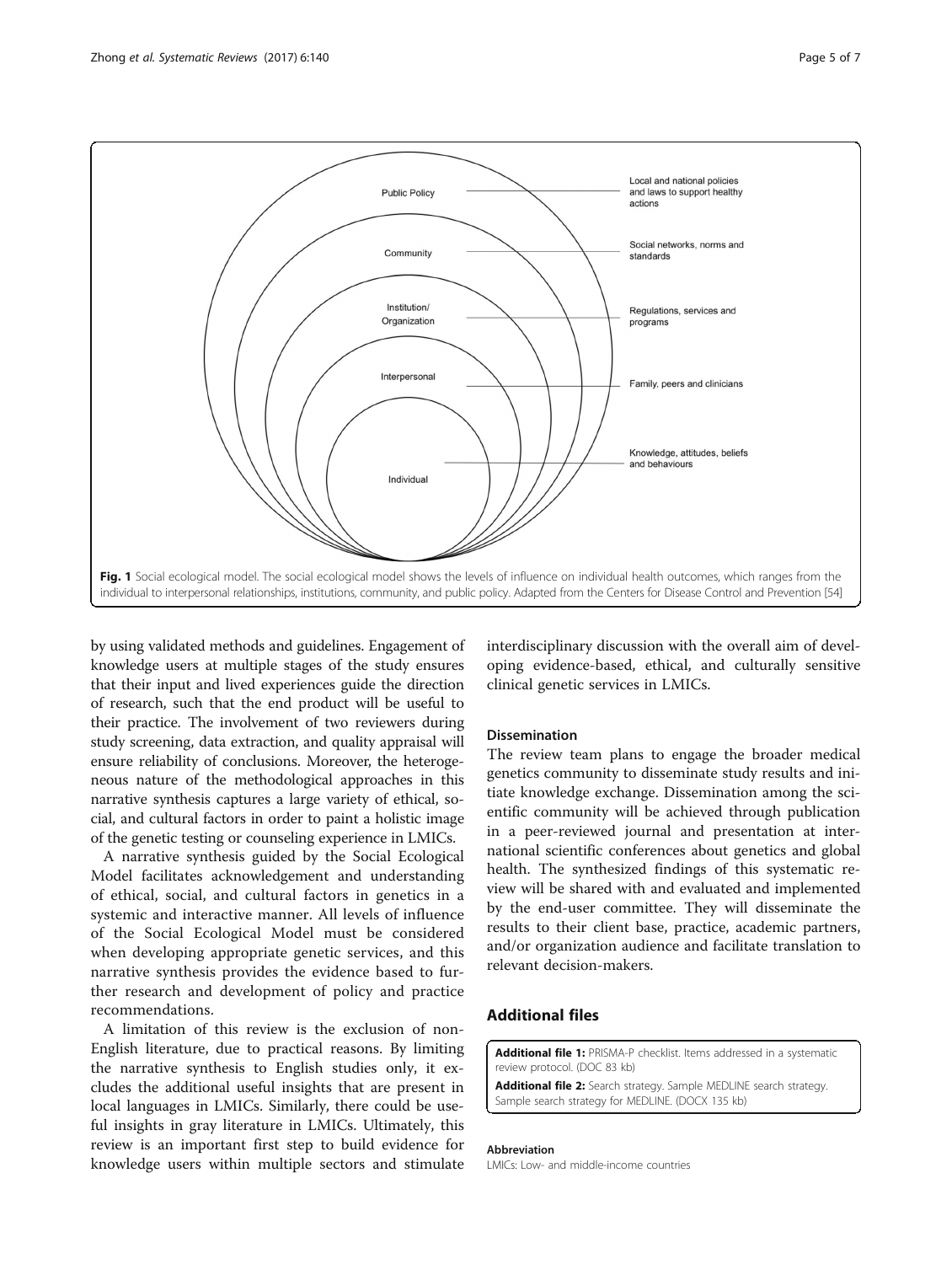#### <span id="page-5-0"></span>Acknowledgements

The authors wish to acknowledge Cheri Nickel (Information Scientist; The Hospital for Sick Children) for her assistance in developing the search strategy. We also thank the members of our end-user committee who have consulted on the protocol design: Dr. Lucy Njambi (Kenya), Dr. Pamela Astudillo (Philipines), Dr. Luciana Campi Auresco (Brazil), Dr. Jaime Jessen (Canada), Abby White (World Eye Cancer Hope, UK), and Dr. Ella Bowles (Canada).

#### Funding

Not applicable.

#### Availability of data and materials

The datasets during and/or analyzed during the current study are available from the corresponding author on reasonable request.

#### Authors' contributions

HD conceived the study. BD and HD contributed to the development of research questions, screening criteria, and integrated knowledge translation approach. HD and AZ finalized the methodological approach of the data collection, narrative synthesis, and quality appraisal. All authors designed the study, assisted with the manuscript preparation, and approved the final submission.

#### Authors' information

AZ is currently pursuing a Masters of Public Health in Health Promotion; she holds an HBSc in Life Sciences with a focus on cancer biology. BD is currently pursuing a medical degree; he completed an HBSc in global health and lab medicine and pathobiology. HD is an assistant professor and scientist, exploring cancer genetics in the global health context; she completed a PhD in molecular and medical genetics and post-doctoral work in global cancer research.

#### Ethics approval and consent to participate

Not applicable.

#### Consent for publication

Not applicable.

#### Competing interests

The authors declare that they have no competing interests.

#### Publisher's Note

Springer Nature remains neutral with regard to jurisdictional claims in published maps and institutional affiliations.

#### Author details

<sup>1</sup> Division of Health Promotion, University of Toronto, Toronto, Ontario, Canada. <sup>2</sup>Division of Clinical Public Health, Dalla Lana School of Public Health, University of Toronto, Toronto, ON, Canada. <sup>3</sup>Human Biology Program, Faculty of Arts & Science, University of Toronto, Toronto, ON, Canada. <sup>4</sup> Department of Ophthalmology and Vision Sciences, Faculty of Medicine, University of Toronto, Toronto, Ontario, Canada. <sup>5</sup>Department of Ophthalmology and Vision Sciences, The Hospital for Sick Children, 555 University Ave, Room 7260, Toronto, Ontario M5G 1X8, Canada. <sup>6</sup>Child Health Evaluative Sciences, SickKids Research Institute, Toronto, Ontario, Canada. <sup>7</sup>Department of Human Pathology, College of Health Sciences, University of Nairobi, Nairobi, Kenya. <sup>8</sup>Present Address: Michael G. DeGroote Medical School, McMaster University, Hamilton, Ontario, Canada.

#### Received: 11 August 2016 Accepted: 28 June 2017 Published online: 11 July 2017

#### References

- 1. GeneTests Medical Genetics Information Resource (database online). Copyright UoW, Seattle. 1993-2013. [http://www.genetests.org/.](http://www.genetests.org/) Accessed 27 March 2013.
- Huang Q, Dryja TP, Yandell DW. Gene diagnosis and genetic counselling of Rb gene mutations in retinoblastoma patients and their family members. Zhonghua Yi Xue Yi Chuan Xue Za Zhi. 1998;15(2):65–8.
- 3. Joseph B, Madhavan J, Mamatha G, Ramprasad VL, Gopal L, Kumaramanickavel G. Retinoblastoma: a diagnostic model for India. Asian Pac J Cancer Prev. 2006;7(3):485–8.
- 4. Joseph B, Shanmugam MP, Srinivasan MK, Kumaramanickavel G. Retinoblastoma: genetic testing versus conventional clinical screening in India. Mol Diagn. 2004;8(4):237–43.
- 5. Kucheria K, Jobanputra V, Talwar R, Ahmad ME, Dada R, Sivakumaran TA. Human molecular cytogenetics: diagnosis, prognosis, and disease management. Teratog Carcinog Mutagen. 2003;23(S1):225–33.
- 6. Parsam VL, Kannabiran C, Honavar S, Vemuganti GK, Ali MJ. A comprehensive, sensitive and economical approach for the detection of mutations in the RB1 gene in retinoblastoma. J Genet. 2009;88(4):517–27.
- 7. Ramprasad VL, Madhavan J, Murugan S, et al. Retinoblastoma in India: microsatellite analysis and its application in genetic counseling. Mol Diagn Ther. 2007;11(1):63–70.
- 8. Dimaras H, Dimba EA, Gallie BL. Challenging the global retinoblastoma survival disparity through a collaborative research effort. Br J Ophthalmol. 2010;94(11):1415–6.
- Dimaras H, White A, Gallie BL. The Kenyan National Retinoblastoma Strategy: building local capacity in the diagnosis and management of pediatric eye cancer in Kenya. Ophthalmology Rounds. Toronto; 2008.
- 10. Wonkam A, Tekendo CN, Sama DJ, et al. Initiation of a medical genetics service in sub-Saharan Africa: experience of prenatal diagnosis in Cameroon. Eur J Med Genet. 2011;54(4):e399–404.
- 11. Carroll JC, Rideout AL, Wilson BJ, et al. Genetic education for primary care providers: improving attitudes, knowledge, and confidence. Can Fam Physician. 2009;55(12):e92–9.
- 12. Dumont-Driscoll M. Genetics and the general pediatrician: where do we belong in this exploding field of medicine? Curr Probl Pediatr Adolesc Health Care. 2002;32(1):6–28.
- 13. Holtzman NA. Primary care physicians as providers of frontline genetic services. Fetal Diagn Ther. 1993;8 Suppl 1:213–9.
- 14. Masum H, Singer PA. A visual dashboard for moving health technologies from "lab to village". J Med Internet Res. 2007;9(4):e32.
- 15. Tindana P, Bull S, Amenga-Etego L, et al. Seeking consent to genetic and genomic research in a rural Ghanaian setting: a qualitative study of the MalariaGEN experience. BMC Med Ethics. 2012;13:15.
- 16. de Vries J, Bull SJ, Doumbo O, et al. Ethical issues in human genomics research in developing countries. BMC Med Ethics. 2012;12:5.
- 17. de Vries J, Jallow M, Williams TN, Kwiatkowski D, Parker M, Fitzpatrick R. Investigating the potential for ethnic group harm in collaborative genomics research in Africa: is ethnic stigmatisation likely? Soc Sci Med. 2012;75(8):1400–7.
- 18. de Vries J, Pepper M. Genomic sovereignty and the African promise: mining the African genome for the benefit of Africa. J Med Ethics. 2012;38(8):474–8.
- 19. de Vries J, Slabbert M, Pepper MS. Ethical, legal and social issues in the context of the planning stages of the Southern African Human Genome Programme. Med Law. 2012;31(1):119–52.
- 20. Jenkins T. Ethics and the Human Genome Diversity Project: an African perspective. Politics Life Sci. 1999;18(2):308–11.
- 21. Chaabouni H, Chaabouni M, Maazoul F, et al. Prenatal diagnosis of chromosome disorders in Tunisian population. Ann Genet. 2001;44(2):99–104.
- 22. Futter MJ, Heckmann JM, Greenberg LJ. Predictive testing for Huntington disease in a developing country. Clin Genet. 2009;75(1):92–7.
- 23. Wonkam A, Muna W, Ramesar R, Rotimi CN, Newport MJ. Capacity-building in human genetics for developing countries: initiatives and perspectives in sub-Saharan Africa. Public Health Genomics. 2010;13(7-8):492–4.
- 24. Horovitz DD, de Faria Ferraz VE, Dain S, Marques-de-Faria AP. Genetic services and testing in Brazil. J Community Genet. 2013;4(3):355–75.
- 25. Nivoloni Kde A, da Silva-Costa SM, Pomilio MC, et al. Newborn hearing screening and genetic testing in 8974 Brazilian neonates. Int J Pediatr Otorhinolaryngol. 2010;74(8):926–9.
- 26. Vieira TP, Sgardioli IC, Gil-da-Silva-Lopes VL. Genetics and public health: the experience of a reference center for diagnosis of 22q11.2 deletion in Brazil and suggestions for implementing genetic testing. J Community Genet. 2013;4(1):99–106.
- 27. World Health Organization. Human Genomics in Global Health. [http://www.](http://www.who.int/genomics/en/) [who.int/genomics/en/](http://www.who.int/genomics/en/). Accessed 4 Aug 2016.
- 28. Kingsmore SF, Lantos JD, Dinwiddie DL, et al. Next-generation community genetics for low- and middle-income countries. Genome Med. 2012;4(3):25.
- 29. Melo DG, Sequeiros J. The challenges of incorporating genetic testing in the unified national health system in Brazil. Genet Test Mol Biomarkers. 2012;16(7):651–5.
- 30. Wonkam A, Njamnshi AK, Mbanya D, Ngogang J, Zameyo C, Angwafo 3rd FF. Acceptability of prenatal diagnosis by a sample of parents of